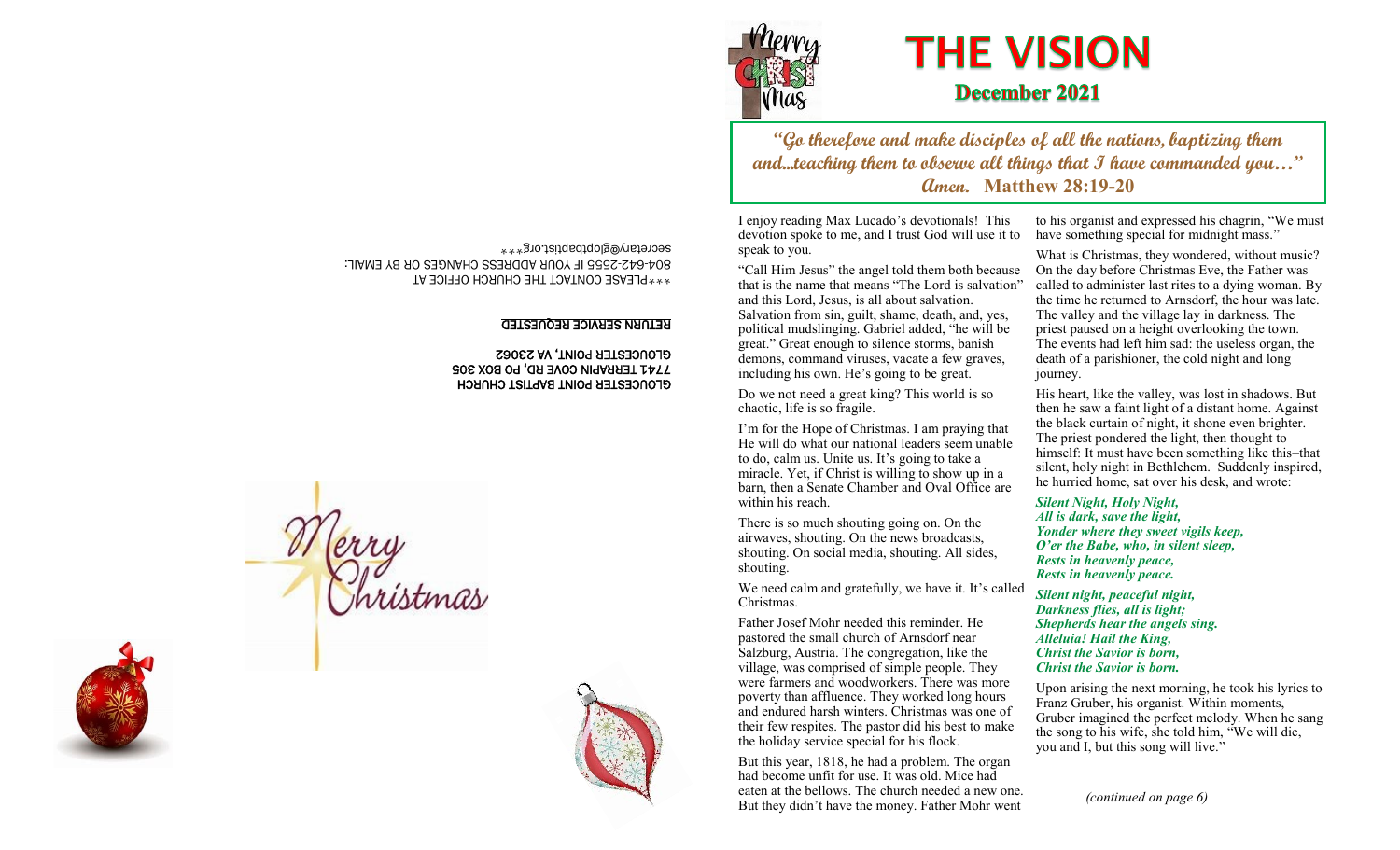

#### **The Gift of Christmas**

*The Word became flesh and made his dwelling among us. We have seen his glory, the glory of the one and only Son, who came from the Father, full of grace and truth. John 1:14* 

I once observed a little child when she was given a present. The wrapping paper was quickly removed. The box was opened and when she saw her present, her eyes lit up like any child's would. She played with her gift for a while. But soon, her attention shifted to the box and the colorful wrapping paper. I was amused to see her more interested in the box and the paper than in the actual gift she had been given.

We may laugh, but we often do the same at Christmas time. We celebrate Christmas with gusto, but our attention is often given more to the boxes and wrapping paper than to the actual Gift of Christmas. I'm not talking about the gifts we spend hours buying and exchanging at Christmas. I am referring to the greatest gift—the gift of God's Son, which Christmas celebrates.

Jesus is God's unique Gift to us; He is the "One and Only" (John 1: 14, 18). He is God's indescribable Gift to us (2 Corinthians 9:15). Nothing that we give and receive at Christmas can match God's Gift to us. He truly "pitched His tent among us" (John 1:14) and came as "the Lamb of God who takes away the sin of the world" (v. 29).

Tragically God's Gift was not well-received. This "world did not recognize him" and "his own did not receive him" (v. 10-11). Yet the promise remains, that all who received God's Gift would become the children of God (v. 12).

John's gospel points to the Gift of Christmas without any distractions or sentimentalities. There is just the Gift; no packaging or wrapping paper; not embellished with cultural and popular practices – so that we do not miss the Gift that is extended to us.

Today we face the danger of wrapping the Christmas Gift with cultural and sentimentalized trappings and commercial glitz – that serve to turn our attention away from the Gift of Christmas. May we not be like the little child who ignored the gift and played with the wrapping paper. Rather, may we receive into our hearts the best (and essential) Gift of Christmas from our Father in heaven. That is the best thing that can happen at Christmas.

#### Consider this:

- What can you do this Christmas season to stay focus on Jesus? What might possibly distract you?
- How might you celebrate Christmas differently this year at home or in church so that Jesus Christ remains as the main focus?
- …….from Our Daily Bread adapted from Apprenticed to Jesus by Robert Solomon

I pray we will all accept this wonderful gift into our lives and honor and worship our Lord and Savior, Jesus Christ.

Merry Christmas to all, Buddy Hogge



# **Christmas Doves**

...and he saw the Spirit of God descending like a dove…" Matthew 3:16

Would you like to place a Dove on the tree in memory or in honor of a loved one? A dove can be placed for a minimum of a \$5.00 donation, but more will gladly be accepted. Donations will go to support benevolence. The deadline is **Wednesday 12/15** and doves will be placed on the tree as donations are received.

A dove contributors list will be included in the Christmas bulletin. Place your form and payment in the labeled box in the Narthex. If you have any questions, contact Paulette Ashe at 642-3251. Thank you for your generosity!

# **Christmas Eve Service**

Invite your family and friends to join us for a beautiful candlelight Christmas Eve Service on December 24 at **5:00 pm**.



There will be Christmas music, scriptures ,and the Lord's Supper.



Don't Give the Enemy a Seat at Your Table By Louie Giglio BOOK REVIEW BY AMY JACOBSON

*What a read! The author, Louie Giglio, receives a text from a dear friend that changed his life and prompted him to share, with all who will read or hear, that the enemy shouldn't be given a place at our table. The biblical truth of this statement is found in the cherished 23rd Psalm. Giglio was particularly comforted by verse 5, "You prepare a table before me in the presence of my enemies" Yes, God prepares us a feast and sets a table for two right in the midst of our troubles, amongst our enemies. This book settled my mind and refreshed my soul. Highly recommended.*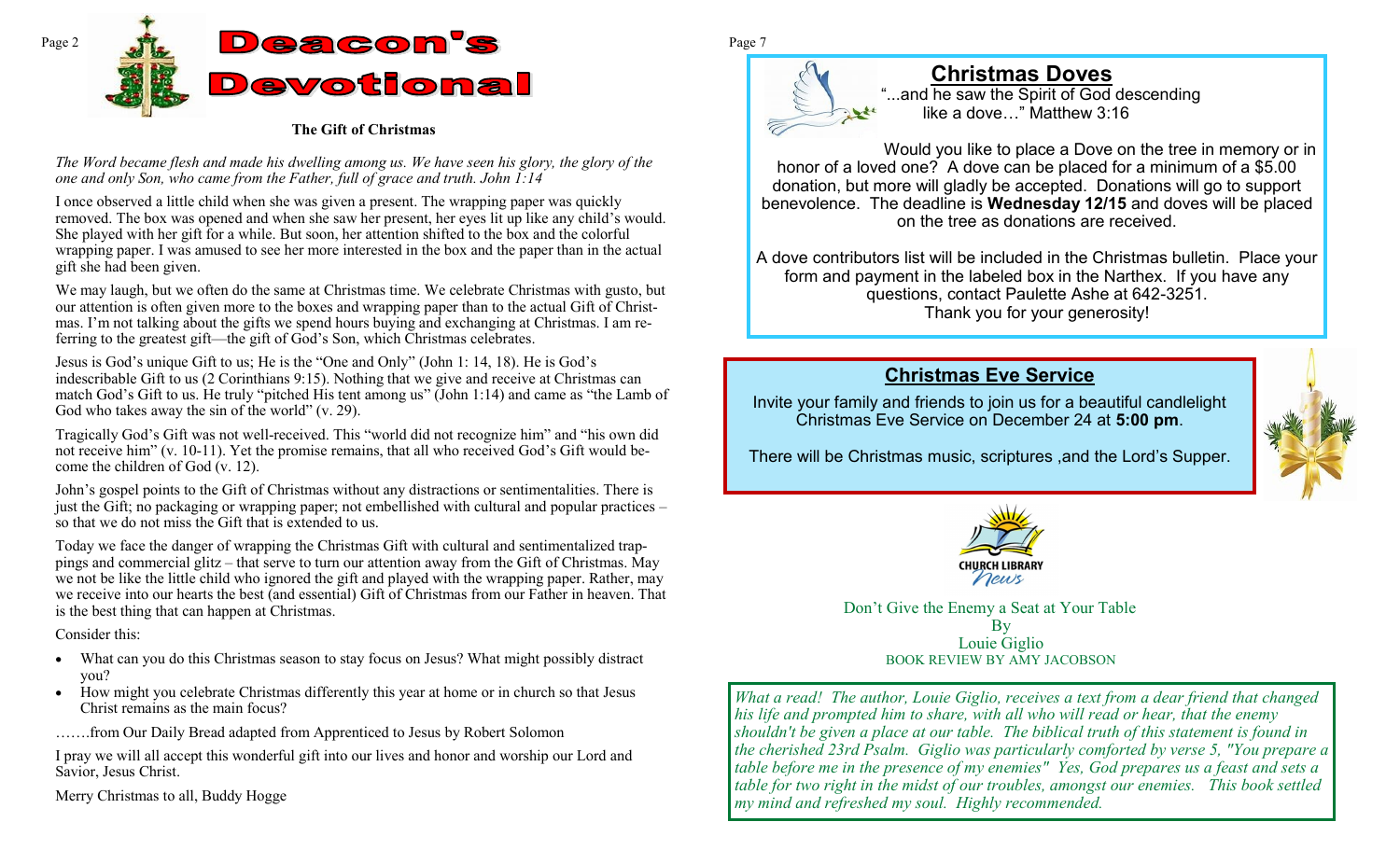#### Page 6 *(continued from page 1)* Page 3

It has. Christmas is not Christmas without the song, "Silent Night". We cherish its promise. The world still sits in shadows. Death casts its shroud. Misfortune silences the organ. Yet, whatever the generations bring, the light of Jesus still shines.

Thank you, God for Christmas. Thank you, God *it's* Christmas. Because this Christmas, we really need Christmas.

For me, I thank you, Max Lucado, for listening to the Holy Spirit's voice in writing our devotion!

Merry Christmas, Pastor Bud Goude

God grant you lightness in your step A smile on every face you meet Loved ones gathered at your hearth, and at your door, good friends to greet. A holy hymn upon your lips, A window candle burning bright, And may the Good Lord bless your heart And come to dwell there Christmas night.

> **Nursery Workers** 12/5—Howard Warren

CHURCH

**WORKER'S** 



Irish Christmas Blessing submitted by Barbara Fryer

12/12—B. DeRosa/L. Walton 12/19—Jamie/Bailey Moore

**Deacon of the Week** 12/5—Gus Saunders 12/12—Debra Wood 12/19—Sonya Anthony 12/26—David Crummett 12/26—Howard Warren



**Older Children's Church** 12/5—Connie Stewart 12/12—Alice Smith 12/19—M. McNeil/D. Gandee 12/26—Connie West

# **December Tellers** Tommy Ashe Buddy Hogge

**December Ushers**

Sonya Anthony Stan Gandee Jamie Moore Stewart Wood

**Sun. Sch. Nursery** Sharon/Howard Warren

# **Younger Children's Church** 12/5—Lynn Walton

12/12—S. Anthony/N. Dyson 12/19—D. Goude/J. Marshall 12/26—M. Wagner/R. Wells

#### Lottie Moon Christmas Offering

Christmas is rapidly approaching and at this time of year we are called to pray for our missionaries who are spreading the Good News all over the world and support them with the Lottie Moon Christmas Offering. The Week of Prayer for International Missionaries is November 28—December 5. This year our goal for the Lottie Moon Christmas Offering is \$2,700.00.



## **Some Interesting Facts About Lottie Moon**

—Born into a wealthy southern USA family —Became Christian after a Holy Land trip —One of the first American women to earn a Master of Arts college degree -1865—Teacher and nurse during the Civil War —Sailed September 1st to China as a missionary, to teach, plant churches and care for women and children —Challenged WMU to financially support international missionaries. This became our annual Christmas offering. — Starved to death with her Chinese people. (Fellow missionaries were taking Lottie to America at that time

#### **Lottie Moon was only 4 feet 3 inches tall. BUT WHAT A GLORY TO GOD!!**

# **Christmas Cantata and Dinner**

Please make plans to join us **Sunday, December 12th at 11am**  as our chancel choir presents our Annual Christmas Cantata. All are invited to worship and celebrate with us!

The Annual Christmas Dinner will follow the Choir's Cantata. Please **sign up** in the Narthex by **December 5, 2021** with your name and number attending. **The meal will be provided.**

We look forward to seeing you!